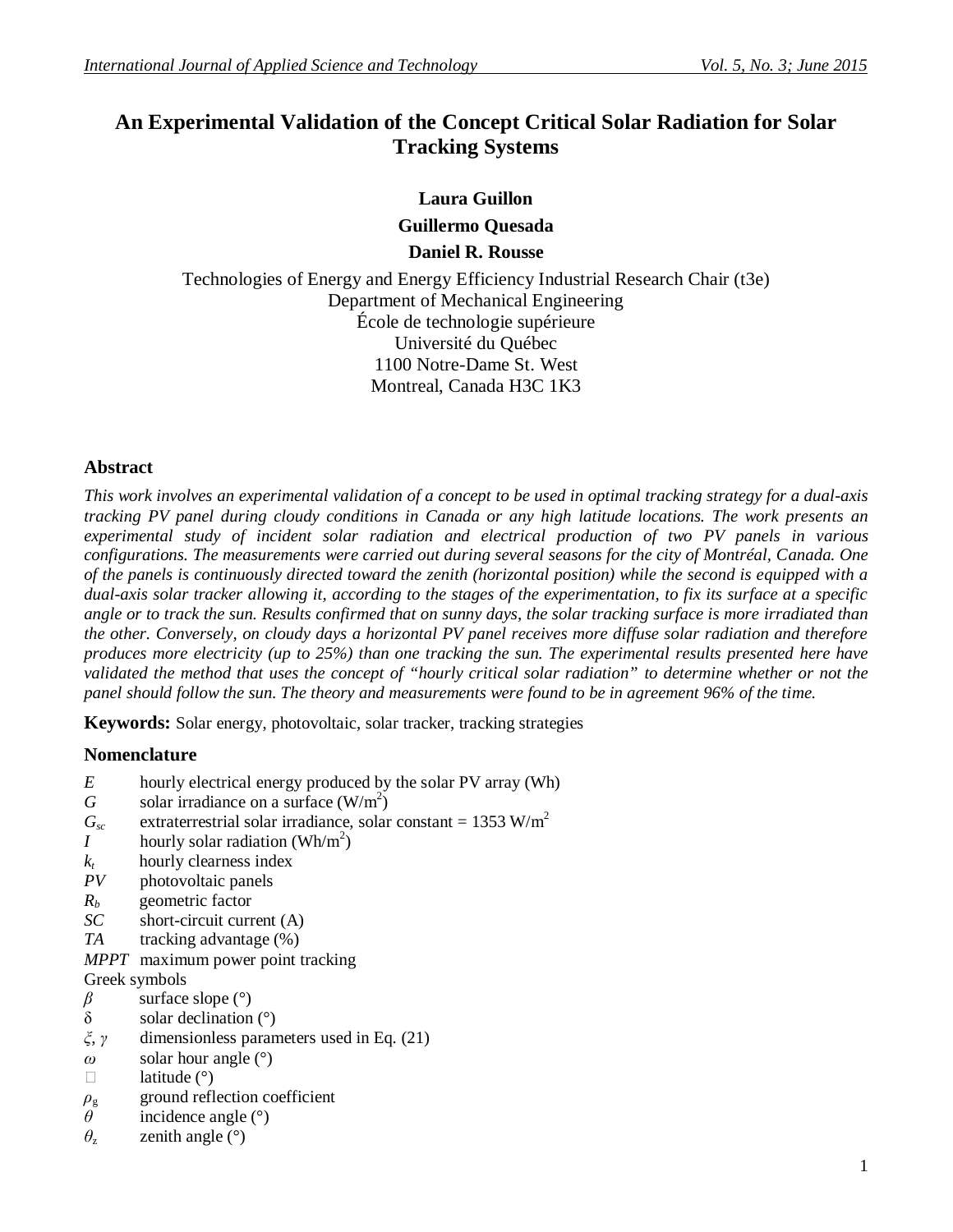Subscripts

| $\theta$      | extraterrestrial                  |
|---------------|-----------------------------------|
| $\mathcal{C}$ | critical                          |
| d             | diffuse                           |
| <i>DTS</i>    | pointing directly towards the sun |
| H             | horizontal                        |
| net           | net                               |
| $T-57^\circ$  | titled 57 <sup>o</sup>            |
|               |                                   |

*T* titled

### *1. Introduction*

In their review paper, Mousazadeh et al, (2009) demonstrated that tracking the sun with solar panels largely increases the average yearly energy production with respect to panels set in a fixed position. This was also reported more recently by Lazaroiu et al. (2015) and Ismal et al. (2013). Nevertheless, because in overcast or cloudy conditions more than 90% of the solar radiation may be diffused (Orgill and Hollands, 1977), tracking the sun could be ineffective as the albedo of the environment is generally lower than that of the clouded sky itself. Hence, in partially cloudy conditions, as a function of the clearness index, tracking the sun could be either effective or unnecessary. Knowing for which conditions it is more advantageous to track the sun is an important issue for the optimisation of the operation of solar panels under any climatic conditions. But this is especially relevant under Canadian weather conditions as the presence of snow, both on the ground and on the panel itself, influences the performance.

Under cloudy conditions, normally a low amount of energy is produced. Hence, studies of the tracking strategy optimization under cloudy conditions are sparse and are relatively recent. The oldest reported work on this topic is a study carried out about 20 years ago by Appelbaum et al. (1994) on the performance of solar arrays on Mars. While there are no significant clouds on Mars, dusty atmospheric conditions are somewhat similar to an overcast sky on Earth. This theoretical study demonstrated that in dusty conditions (optically thick atmosphere) dual axis tracking and horizontal surfaces provided almost the same power. Later, Badescu (1998) created a more refined model for the PV cells working under Martian conditions. He also concluded that there is little difference between the electrical power output of the PV array when different strategies (horizontally oriented, south-facing tilted and dual axis tracking) are considered to collect solar radiation, mainly consisting of diffuse radiation. However, it is the seminal work of Kelly and Gibson (2009) which is the best known starting point for the current research. The authors made measurements of the solar irradiance during cloudy periods. They measures solar irradiance on the horizontal position  $(G_H)$  and on a surface pointing directly towards the sun  $(G_{DTS})$ . Kelly and Gibson (2009) suggested the following equation to define the tracking advantage (*TA*) of a dual-axis tracking panel versus a fixed horizontal panel:

$$
TA = \frac{G_{DTS} - G_H}{G_H} = \frac{1 - \frac{G_H}{G_{DTS}}}{\frac{G_H}{G_{DTS}}}
$$
\n
$$
\tag{1}
$$

Here the right-hand side of Eq.(1) is the original formulation of Kelly and Gibson (2009) whereas it can be written more concisely as shown by the middle term. Although Eq.(1) is written in terms of power (instantaneous energy), in this study the concept will be extended to the energy recovered during a period of time.

Since all measurements were performed on overcast days, the authors obtained negative values for TA (a tracking disadvantage) ranging from -0.17 to -0.45 with an average of -0.31 (31%). These results led Kelly and Gibson (2009) to conclude that orienting solar panels toward the zenith allows to capture more energy than with moving panels that simply track the sun's path every day regardless of the sky conditions.

Two years later, Kelly and Gibson (2011) reported an extensive set of measurements for solar irradiance at noon. They used four identical PV solar arrays and associated silicon-photodiode pyranometers with different tilt angles (57°, 42°, 27° and 0°) relative to the earth's surface. Their objective was to determine an optimal tracking algorithm for capturing solar radiation. The data was collected at Milford, Michigan ( $42^{\circ}35'$  N).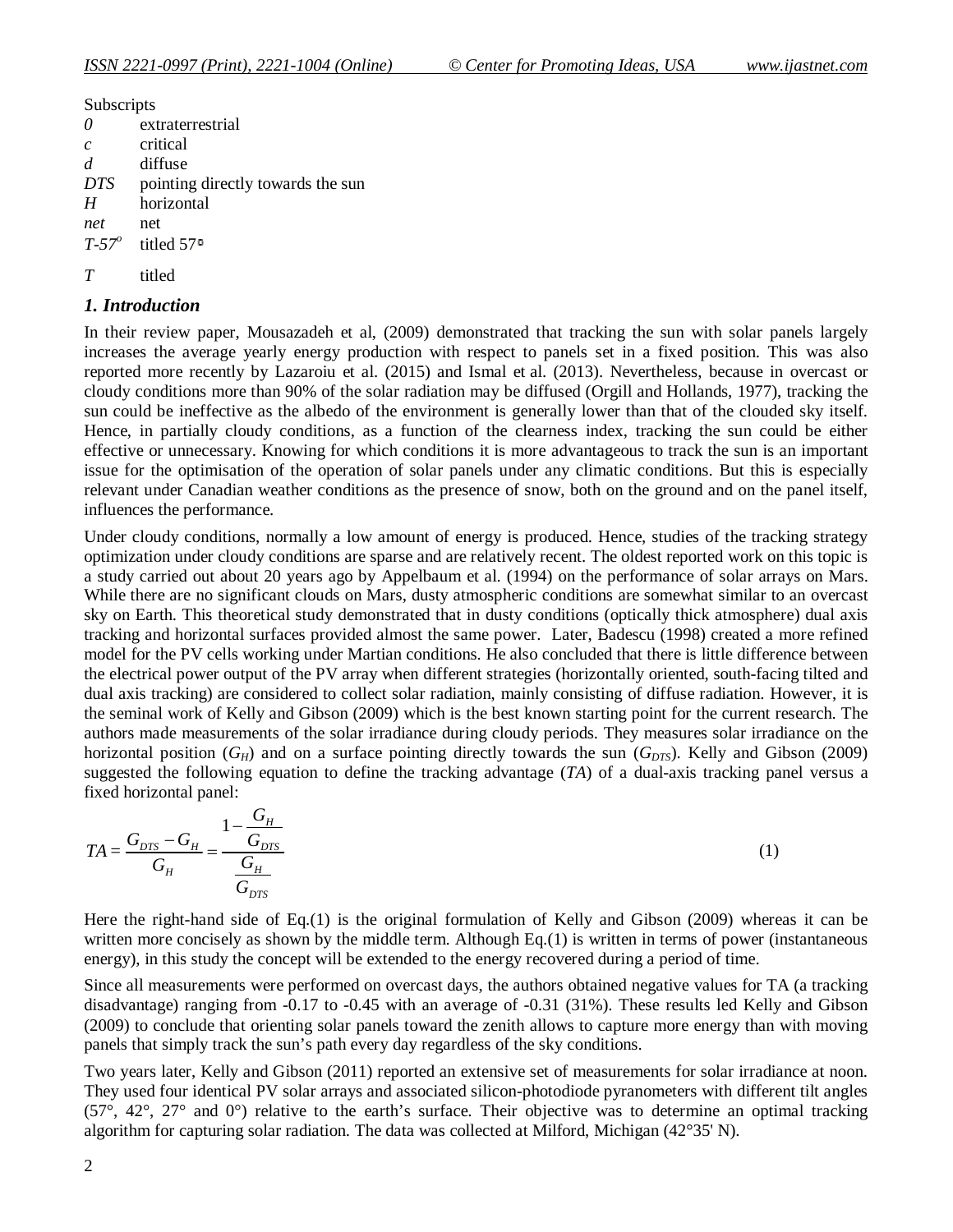Over an overcast day, they estimated that the horizontal orientation of a PV panel can collect up to 50% more solar energy than a system that moves with the sun hidden behind the clouds.

Koussa et al. (2011, 2012a, 2012b) studied the effect of eight different tracking configurations on the performance of solar PV panels. The evaluation was performed on the basis of hourly measurements of direct normal, horizontal global and diffuse solar radiation as well as the ambient temperature. Data was collected at Bouzareah (36°47' N) (Koussa et al. (2012a) and Ghardaïa location (32.4°N) (Koussa et al. (2012b), situated in the desert in the North of Algeria. A theoretical model was used to calculate the energy performance of each PV panel configuration. They reported that, during an overcast day, the horizontally oriented PV panel provides the best performance, compared to the other configurations.

Although the above mentioned papers indicate a disadvantage of sun tracking on cloudy days, none of them investigated the hourly and seasonal results as well as the influence of ground albedo on *TA*.

#### *2. The Critical Hourly Global Solar Radiation*

Hence, Quesada et al. (2015) proposed a simple yet efficient way to determine whether or not a PV panel should be set horizontally on cloudy days. The paper suggests a theoretical approach, based on an isotropic sky model (Hay and McKay, 1985; Reindtl, Beckman and Duffie, 1990; Noorian, Moradi, and Kamali, 2008), for any PV panel. This methodology estimates the theoretical value of global or integrated solar radiation incident on a horizontal plane under which a PV panel, horizontally oriented, receives and produces more energy than one following the sun. This value has been called "critical hourly global solar radiation" (*Ic*). This "critical hourly global solar radiation" (*Ic*) can be defined as the hourly global solar radiation incident on the horizontal surface  $(I_H)$  for which the value is equal to the global solar radiation incident on a tilted surface  $(I_T)$ . This threshold is reach when the following equation equals unity (Quesada et al. (2015)).

$$
\frac{I_T}{I_H} = \left(1 - \frac{I_{H,d}}{I_H}\right) \cdot R_b + \frac{I_{H,d}}{I_H} \cdot \left(\frac{1 + \cos\beta}{2}\right) + \rho_g \cdot \left(\frac{1 - \cos\beta}{2}\right) \tag{2}
$$

Where  $R_b$  is defined such as:

$$
R_b = \frac{\cos\theta}{\cos\theta_z} = \frac{\cos(\phi - \beta)\cdot\cos\delta\cdot\cos\omega + \sin(\phi - \beta)\cdot\sin\delta}{\cos\phi\cdot\cos\delta\cdot\cos\omega + \sin\phi\sin\delta}
$$
(3)

And all angles pertain to standard solar geometry that can be found in a standard textbook such as that of Duffie and Beckmann (2006) or in Quesada et al. (2015).

When  $I_H$  is below this threshold  $(I_H < I_c)$ , a tilted surface would receive less energy that a horizontal one. Then, for the condition  $I_H = I_T = I_c$ , the ratio of  $I_{H,d}/I_c$  is calculated by modifying Eq. (3) as follows,

$$
\frac{I_{H,d}}{I_c} = \frac{I_{H,d}}{I_H} = \frac{I - \rho_g \cdot \left(\frac{I - \cos\beta}{2}\right) - R_b}{\left(\frac{I + \cos\beta}{2}\right) - R_b} \tag{4}
$$

Now, Orgill and Hollands (1977) presented a correlation equation between the  $I_{H,d}$  /  $I_H$  ratio and the hourly clearness index (*kt*) based on meteorological data collected over four years. Their results lead to formulate an expression for  $I_c$  that depends upon the threshold for  $k_t = k_{tc}$  corresponding to cloudy days accounting for more than 90% of global incident solar radiation being diffuse.

$$
I_c = k_{t_c} \cdot I_{H,0} \tag{5}
$$

where the extraterrestrial solar radiation on a horizontal surface  $(I_{H_0}$  for an hour period between hour angles  $\omega_1$ and  $\omega_2(\omega_2 > \omega_1)$  is provided by Duffie and Beckmann (2006)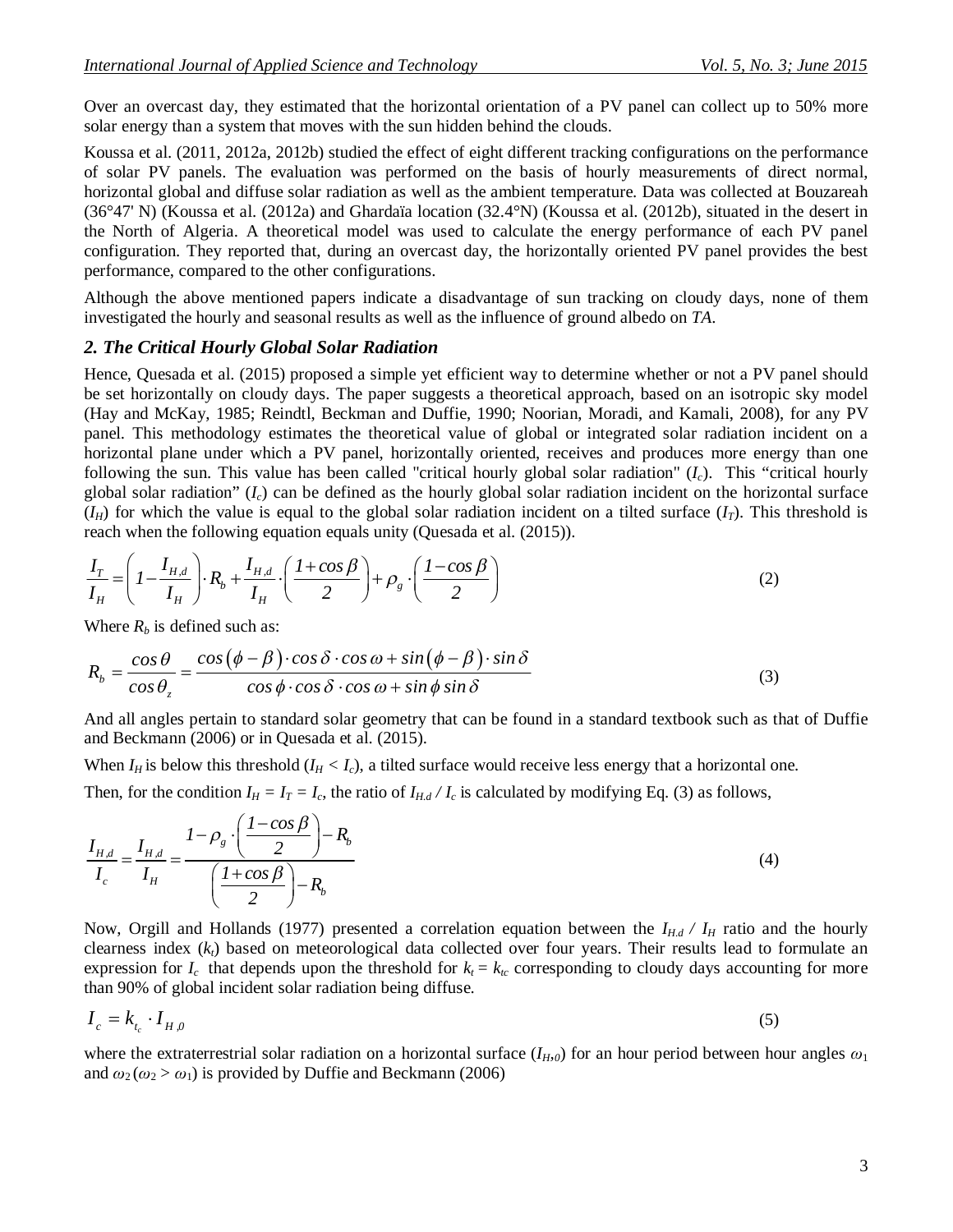$$
I_{H,0} = \frac{12 \cdot G_{sc}}{\pi} \cdot \left[ 1 + 0.033 \cos \left( \frac{360 \cdot n}{365} \right) \right]
$$
  
 
$$
\times \left[ \cos \phi \cdot \cos \delta \cdot (\sin \omega_2 - \sin \omega_1) + \frac{\pi \cdot (\omega_2 - \omega_1)}{180} \cdot \sin \phi \cdot \sin \delta \right]
$$
(6)

#### *3. Numerical Validation of the Concept*

In Quesada et al. (2015) the authors use the data provide d by Orgill and Hollands (1977) to fist estimate the monthly clearness index ( $K<sub>T</sub>$ ) while the monthly average radiation impinging on a horizontal surface in Montreal was obtained from the PV-Sol Pro 4.5's (Valentin, 2010) meteorological database.

Then, the calculation of the critical hourly global solar radiation for a two axis solar tracking PV panel operating in Montreal was performed. The calculations were made considering a ground reflection coefficient value of 0.2 for the summer season (June, July, August) and values of 0.2 (without ground snow coverage) and 0.8 (with snow on the surrounding ground) for the winter season (December, January, February). The values of *I<sup>c</sup>* were compared to that a tracking advantage, *TA*, now based on hourly averages of the cumulative irradiation (that is energy) on the tilted (or DTS) and horizontal surfaces instead of irradiation (power).

$$
TA_H = \frac{I_{DTS} - I_H}{I_H} \tag{7}
$$

*I<sup>c</sup>* was found to constitute an excellent criterion to determine whether or not the panel should be horizontal or not on cloudy days. That is whenever for an hour  $I_H < I_c$ , there is no tracking advantage, that is a tilted (or following) surface receives less energy than a horizontal one. Nevertheless, the advantage of producing electricity by fixing the PV panels horizontally has to be demonstrated because at low levels of solar radiation, the PV photosensitive properties (current-voltage characteristic curve) and the operating parameters of the other PV system components (charge regulator, electric battery, and inverter) may provide significant constraints to the transformation of the incident solar energy into useful electrical energy (Abdallah and Nijmeh, 2004; Mamlook et al., 2006; Abu-Khader et al., 2008; Poulek, 1994; and Poulek et Libra, 1998). Hence, it was found mandatory to compare the above conclusions with the electricity production of a panel. To do that, Quesada et al. (2015) introduced the distinction between the "rough" tracking advantage and the "net" tracking advantage. While *TA*rough is define with respect to the hourly incident radiant energy on a tracking PV panel compared to a horizontal panel, Eq.(7), *TA*net is based on the hourly electrical energy produced by a tracking PV panel compared to a horizontal panel for the same conditions.

$$
TA_{H,net} = \frac{E_{DTS} - E_H}{E_H} \tag{8}
$$

Then, a PV system performance was simulated to determine the effective usefulness of the *I<sup>c</sup>* concept. PV-Sol Pro 4.5 (Valentin, 2010) was used to analyse the performance of a typical grid-connected PV system operating under cloudy sky conditions. To carry out the simulation, a PV system connected to Montreal's electrical grid was chosen. The system had a total power of 10.8kW and is composed of 48 PV panels of 225W each (Type PV panel: CS6P-225P) and 3 inverters (Inverter type: Powador 5300). Similar ground reflection coefficients were used.

For June 25<sup>th</sup>, 2014, an overcast day in Montreal, all values of *TA* reported by Quesada et al. (2015) were negative (ranging from -24.7% to -2.3%) suggesting that orienting PV panels toward the zenith on such days produces more electricity than tracking the sun. In all cases, that is for each of the 13 hours of sun reported,  $I_H < I_c$ .: the theoretical concept could eventually enable one to adopt the appropriate strategy for the control of the panel based on weather forecast.

One of the shortcomings of the above mentioned study (Quesada et al. 2015) is that no experimental validation was available to confirm these results.

The main objective of the current work is then to determine experimentally whether the strategy of setting PV panels horizontally during cloudy days increases the performances of a dual-axis solar tracker or not.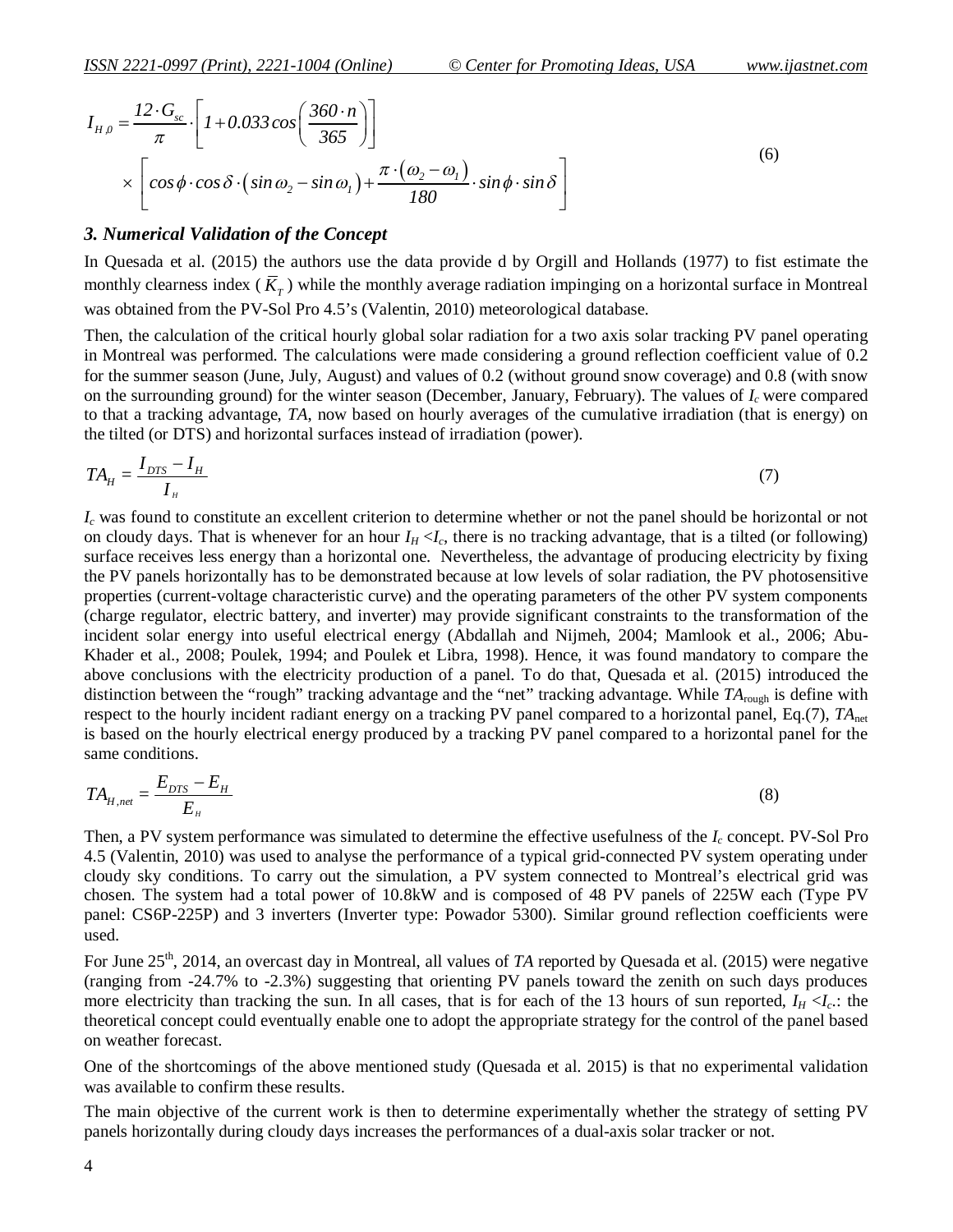First, the work verifies that similar experimental results to that of Kelly and Gibson's study (2009) could be obtained for the city of Montreal. Then, measurements are used to validate the theoretical methodology proposed by Quesada et al. (2015) estimating the availability of solar energy for a city in the northern hemisphere.

# *4. Experimental Validation of the Concept*

### **4.1 Experimental Set-Up**

The experimental set-up involved in the study is located in Montréal (latitude  $= 45^{\circ}$  29'N, longitude  $= 73^{\circ}$  33'W). It is composed of two polycrystalline photovoltaic panels which characteristics, in standard conditions of operation, are reported in Table 1.

| Type                  | <b>SG210P</b>      |
|-----------------------|--------------------|
| Rated power           | 210 W              |
| Short-circuit current | 7.9A               |
| No-load voltage       | 36.8 V             |
| Rated voltage         | 28.7 V             |
| Rated current         | 7.3A               |
| Area                  | $1.66 \text{ m}^2$ |

**Table 1: Characteristics of the PV Panels**

As shown in Fig. 1, the left panel is fixed horizontally while the second, on the right, is powered by a dual-axis solar tracker "SDE3B-62MHC-24H01-RC" from Kinematics Company. The right panel was used in a tilted fixed position (stage 1) and with a dual-axis tracker (stages 2 and 3).





**Fig.1: Picture of the experimental set up : (left) overview of both PV panels with the fixed and horizontal panel on the left and the solar tracking panel on the right ; (right) close-up of the motors of solar tracker**

The incident solar radiation on the PV panel surface is measured by Kipp & Zonen SP Lite 2 pyranometers. The accuracy of the measurements is  $\pm 10\%$  for an incident angle of sun lower than 80 degrees. Such pyranometers were installed on each PV panel structure; Fig. 2 explicitly indicates the location of each sensor on the panels.



**Fig.2: Picture showing details on the mounting of the pyranometers (left) on the two PV panels, and (right) close-up of the sensor support**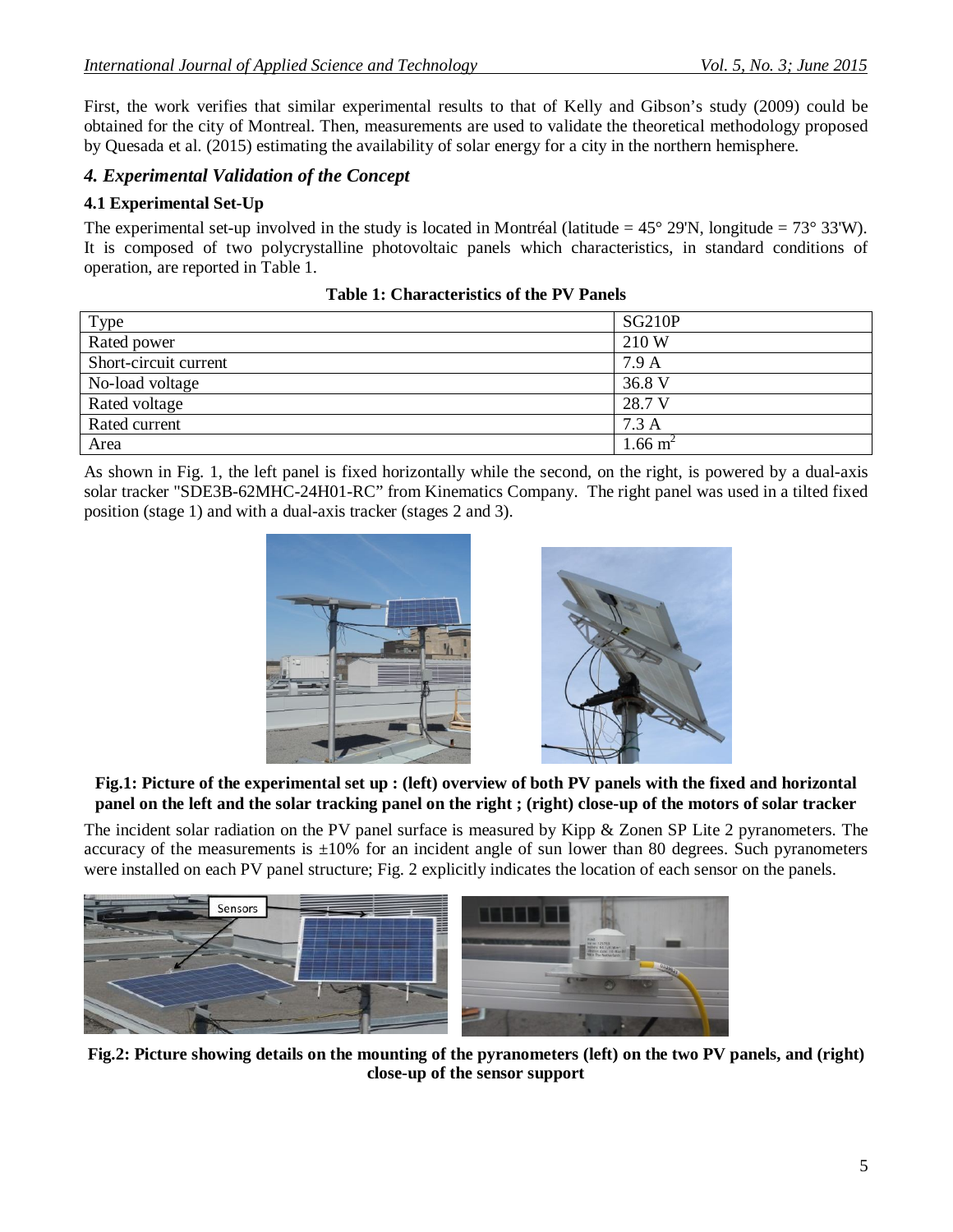To protect the solar tracking mechanism, a Davis Vantage Pro2 6410 anemometer continuously measures the wind speed near the experimental set-up. When wind speed exceeds 60km/h, the control system places the tracking PV panel in safety horizontal position.

Voltage and current generated by the panels are measured by using voltage dividers and CR5210-10 current transducers, respectively.

A National Instruments USB-6218 card connected to a computer via USB and LabVIEW software are used for acquisition, data processing and for the operation and control of the solar tracking system. All sensor signals (unit:  $\overline{mV}$ ) are converted with conversion factors integrated in LabVIEW to obtain reference units, like  $\overline{W/m}^2$ . All parameters are retrieved each second. This acquisition frequency enabled to examine motor movements and calculated their electrical consumption. MATLAB was used to analyze experimental data and to present results. To facilitate the comparison of results regardless of the location, they are expressed in solar time rather than local time.

The LabVIEW program continuously calculates elevation and azimuthal angles of the sun from the location, date and time according to the standard theory presented by Duffie and Beckman (2006). In automatic mode, during solar tracking, both motors have to fit their angles to match with the sun angles.

#### **4.2 Threefold Testing Procedure**

#### **4.2.1 Stage 1: 57° Titled and Horizontal Positions**

The first step of the experiment was to reproduce the experiment conducted by Kelly and Gibson (2006) to ensure that similar results could be obtained in Montreal. Measurements took place between the February 11<sup>th</sup> and 18<sup>th</sup> 2014 and between February  $28<sup>th</sup>$  2014 and March 6<sup>th</sup> 2014. As this test was conducted in winter, the panel with a solar tracker was tilted 60 ° to the horizontal and facing south. The second PV panel was horizontal and fixed.

Contrary to the study of Kelly and Gibson (2009), incident solar radiation on the two panels was measured between 12 h and 13 h (solar time) and not by the civil time. By integrating these values over a period of one hour, it is possible to calculate the experimental hourly solar energy incident on each panel and to estimate the "rough" tracking advantage, *TA*, with a similar equation than the one proposed above:

$$
TA = \frac{I_{T-60^\circ} - I_H}{I_H} \tag{9}
$$

#### **4.2.2 Stage 2: Solar Tracking in Short-Circuit**

In the second step of the experiment, the dual-axis solar tracker was used to compare the benefit of a solar tracking system with a fixed horizontal panel. PV panels were connected in short-circuit and measurements of current have been carried out between April  $23^{rd}$  and May  $5^{th}$  and between May  $28^{th}$  and June  $8^{th}$  2014. The tracking advantage, *TA*, was calculated from the short-circuit currents generated using a modified Eq.(9).

$$
TA_{H} = \frac{SC_{DTS} - SC_{H}}{SC_{H}}
$$
\n(10)

#### **4.2.3 Stage 3: Solar Tracking with Resistive Loads**

The last step of the experiment took place between May  $6<sup>th</sup>$  and  $26<sup>th</sup>$  and between June  $10<sup>th</sup>$  and July  $4<sup>th</sup>$  2014. In order to be close to real conditions of use of PV panels, electrical resistive loads have been installed to each PV panels. Their characteristics are detailed in Table 2.

| Manufacturer | Vishay Dale      |
|--------------|------------------|
| Type         | HLZ30007Z8R000KJ |
| Resistance   | 8Ω               |
| Power        | 300 W            |
| Tolerance    | $\pm 10\%$       |

| <b>Table 2: Characteristics of Resistive Loads</b> |
|----------------------------------------------------|
|----------------------------------------------------|

Since voltages and currents were measured, the power dissipated in each of the resistive loads has been calculated. Tracking advantage has been estimated with energy produced by the two PV panels with Eq.(8).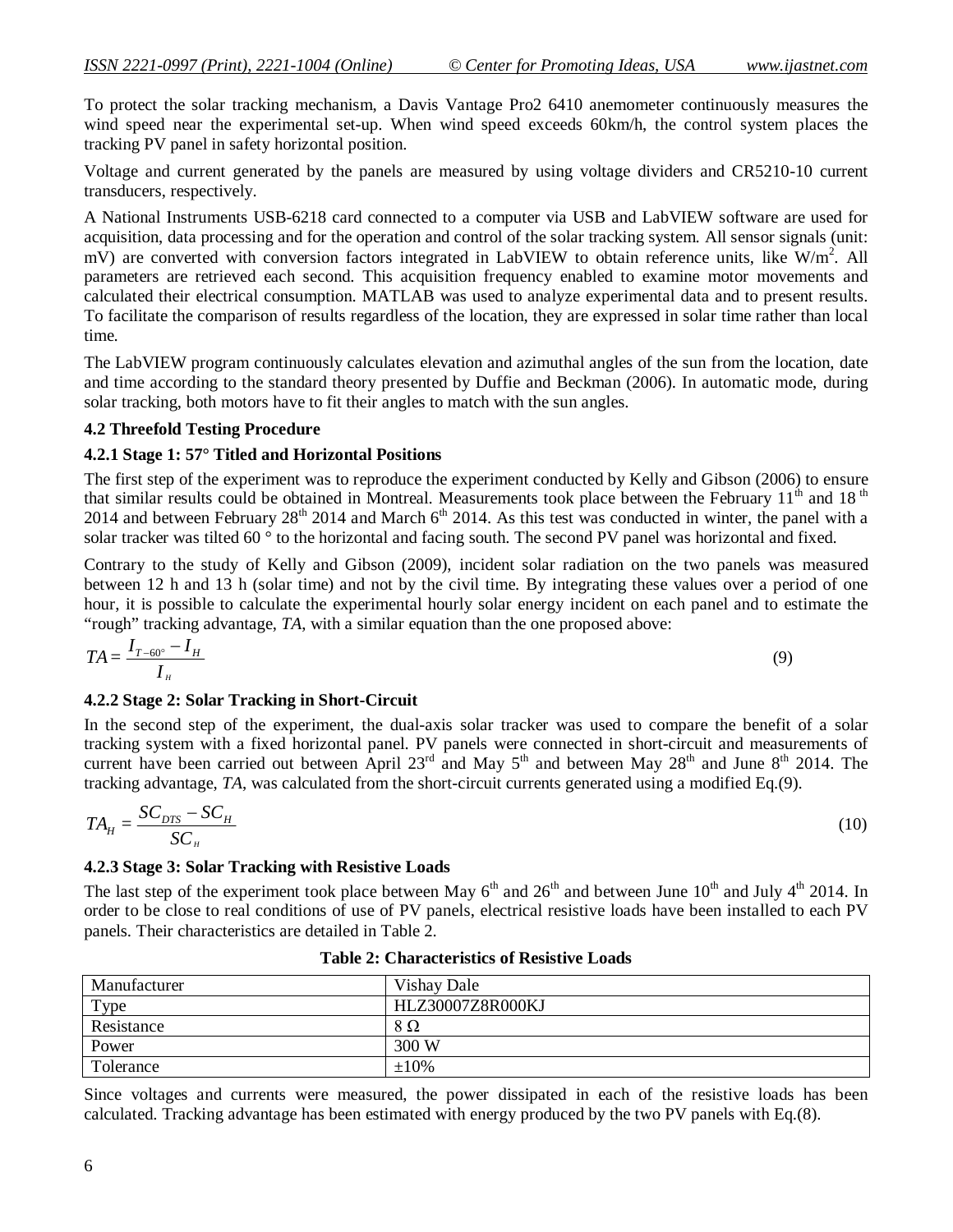The use of resistive loads allows to quickly and simply calculating an energy production, however, this production is by far not optimized as it is far from the maximum power point of the panels that would be possible to meet with a MPPT circuit. As a result, the energy produced and reported here is low, especially as the days chosen are overcast. But these low values do not impair the whole test procedure. Fig. 3 illustrates how the dissipative resistance are far from the maximum power tracking point.



**Fig.3: Example of IV Curve with Resistive Load**

# *5. Results and Discussions*

# **5.1 Stage 1: 60° Titled and Horizontal Position**

In Table 3, columns labeled " $I_H$ " and " $I_{T-57}$ " indicate, respectively, the experimental values of hourly global radiation on horizontal and on tilted surfaces integrated between 12h and 13h (solar hour). The column "*TA"* indicates the tracking advantage calculated from these parameters with Eq. (9).

| Table 3: Tracking Advantage for Global Hourly Solar Radiation at Solar Noon for an Inclination of 57 $^{\circ}$ |
|-----------------------------------------------------------------------------------------------------------------|
| and Several Cloudy Days of Early 2014                                                                           |

| Day   | $I_H$           | $I_{T\text{-}57^\circ}$ | TA               |
|-------|-----------------|-------------------------|------------------|
|       | $(Wh/m^2)$      | $(Wh/m^2)$              | (% )             |
| 12/02 | $215.9 \pm 1.4$ | $181.4 \pm 1.2$         | $-16.0 \pm 0.8$  |
| 14/02 | $295.2 \pm 1.4$ | $247.3 \pm 1.2$         | $-16.2 \pm 0.6$  |
| 15/02 | $78.8 \pm 1.4$  | $63.5 \pm 1.2$          | $-19.4 \pm 2.1$  |
| 27/02 | $95.6 \pm 1.4$  | $72.9 \pm 1.2$          | $-23.8 \pm 1.7$  |
| 28/02 | $344.7 \pm 1.4$ | $304.2 \pm 1.2$         | $-11.7 \pm 0.5$  |
| 02/03 | $232.7 \pm 1.4$ | $179.0 \pm 1.2$         | $-23.1 \pm 0.7$  |
| 04/03 | $454.3 \pm 1.4$ | $437.8 \pm 1.2$         | $-3.63 \pm 0.40$ |

For cloudy days, results presented in Table 3 clearly show that it was disadvantageous to tilt the PV panel surface at 60 ° between 12 h and 13 h (solar time). Indeed, during this test, horizontal PV panel received between 3.63% and 23.8% more solar radiation than the tilted PV panel.

*5.2 Stage 2: Solar tracking in short-circuit*

In Table 4, columns "*I<sub>c</sub>*" and "*I<sub>H</sub>*" show, respectively, the critical hourly solar radiation obtained by the theoretical method and the incident solar radiation on the horizontal surface measured experimentally. Columns "*SCH*" and "*SC<sub>DTS</sub>*" correspond, respectively, to the average values of short-circuit current generated in one hour by the fixed horizontal and the tracking panels. Then, the tracking advantage, in the last column, is calculated directly from the short-circuit currents with the Eq. (10).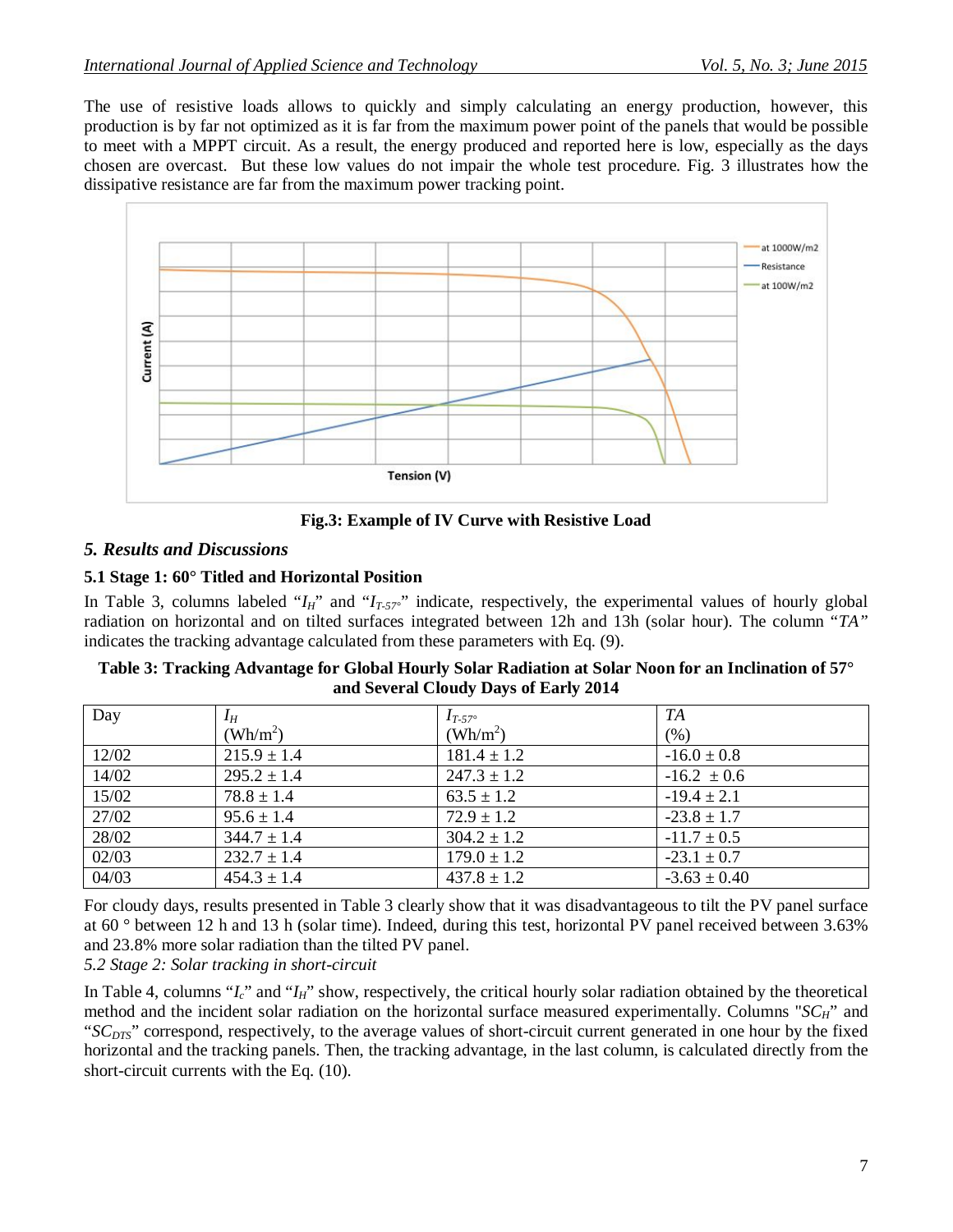| Day | Hour            | $I_c$             | $I_H$             | $SC_H$              | $SC_{DTS}$          | TA              |
|-----|-----------------|-------------------|-------------------|---------------------|---------------------|-----------------|
|     |                 | $(\text{Wh/m}^2)$ | $(Wh/m^2)$        | (A)                 | (A)                 | (% )            |
|     | 6h              | 131.2             | $30.3 \pm 1.4$    | $0.2533 \pm 0.0026$ | $0.1871 \pm 0.0020$ | $-26.1 \pm 1.1$ |
|     | 7h              | 223.9             | $32.9 \pm 1.4$    | $0.3264 \pm 0.0033$ | $0.2522 \pm 0.0026$ | $-22.7 \pm 1.1$ |
|     | 8h              | 318.1             | $47.2 \pm 1.4$    | $0.4903 \pm 0.0049$ | $0.4152 \pm 0.0042$ | $-15.3 \pm 1.2$ |
|     | 9h              | 404.0             | $91.4 \pm 1.4$    | $0.790 \pm 0.008$   | $0.739 \pm 0.007$   | $-6.5 \pm 1.3$  |
|     | 10 <sub>h</sub> | 472.6             | $73.1 \pm 1.4$    | $0.639 \pm 0.006$   | $0.612 \pm 0.006$   | $-4.4 \pm 1.4$  |
|     | 11h             | 516.8             | $89.3 \pm 1.4$    | $0.798 \pm 0.008$   | $0.766 \pm 0.008$   | $-4.1 \pm 1.4$  |
|     | 12h             | 532.1             | $88.6 \pm 1.4$    | $0.786 \pm 0.008$   | $0.742 \pm 0.007$   | $-5.6 \pm 1.3$  |
|     | 13h             | 516.8             | $235.9 \pm 1.4$   | $2.039 \pm 0.020$   | $1.892 \pm 0.019$   | $-7.2 \pm 1.3$  |
|     | 14h             | 472.6             | $378.4 \pm 1.4$   | $3.149 \pm 0.032$   | $2.8886 \pm 0.029$  | $-8.4 \pm 1.3$  |
|     | 15h             | 404.0             | $188.7 \pm 1.4$   | $1.585 \pm 0.016$   | $1.273 \pm 0.013$   | $-19.7 \pm 1.1$ |
|     | 16h             | 318.1             | $76.1 \pm 1.4$    | $0.643 \pm 0.007$   | $0.435 \pm 0.0044$  | $-32.3 \pm 1.0$ |
|     | 17 <sub>h</sub> | 223.9             | $119.7 \pm 1.4$   | $0.975 \pm 0.010$   | $1.221 \pm 0.012$   | $25.1 \pm 1.8$  |
|     | 18h             | 131.2             | $44.2 \pm 1.4$    | $0.3592 \pm 0.0037$ | $0.3228 \pm 0.0034$ | $-10.1 \pm 1.3$ |
|     | <b>Total</b>    | 4665.3            | $1511.5 \pm 19.6$ |                     |                     |                 |

**Table 4: Tracking Advantage for Average Hourly Short-Circuit Current for May 28th 2014 Based on Solar Time**

Table 4 confirms again that it is disadvantageous to follow the Sun during cloudy days. Indeed on May  $28<sup>th</sup>$ , the horizontal panel has produced, most of the time, more current than the solar tracker (between 4.1% and 32.3%). In overcast days, the most important disadvantages are obtained at sunrise and sunset when the tracking PV panel is much tilted and "sees" just a part of the sky. Conversely, at solar noon, the sun is at its highest position, and the tracking PV panel tilt is low and similar to that of the horizontal one; the minimum value of the disadvantage is obtained near solar noon.

According to the *I<sup>c</sup>* value, tracking advantage should always be negative on May 28th; yet this is not the case between 17 and 18h. Between 17h and 18h, the positive value for the tracking advantage (25.1%) was obtained due to scattered sunny periods although the cumulated values of  $I_H$  were below  $I_c$ . Indeed, the theoretical model is based on the hypothesis of an isotropic sky and therefore is only valid in cloudy periods.  $I_H$  was 119,7 Wh/m<sup>2</sup> for the hour comprised between 17h and 18h while it was only 76,1 Wh/m<sup>2</sup> for the previous hour and 44,2 Wh/m<sup>2</sup> for the next.



**Fig.4: Incident solar Energy on the PV Panel Surfaces for Cloudy Day (28/05/2013)**

Fig. 4 shows the amount of incident solar energy received by each PV panel for May 28th. The results for the hourly integrated solar radiation on the tracking and fixed surfaces confirm those expressed in terms of energy production reported in Table 4. The amount of incident solar energy on the horizontal surface (dark vertical bars) is higher than that on the tracking surface (light vertical bars) except between 17h and 18h.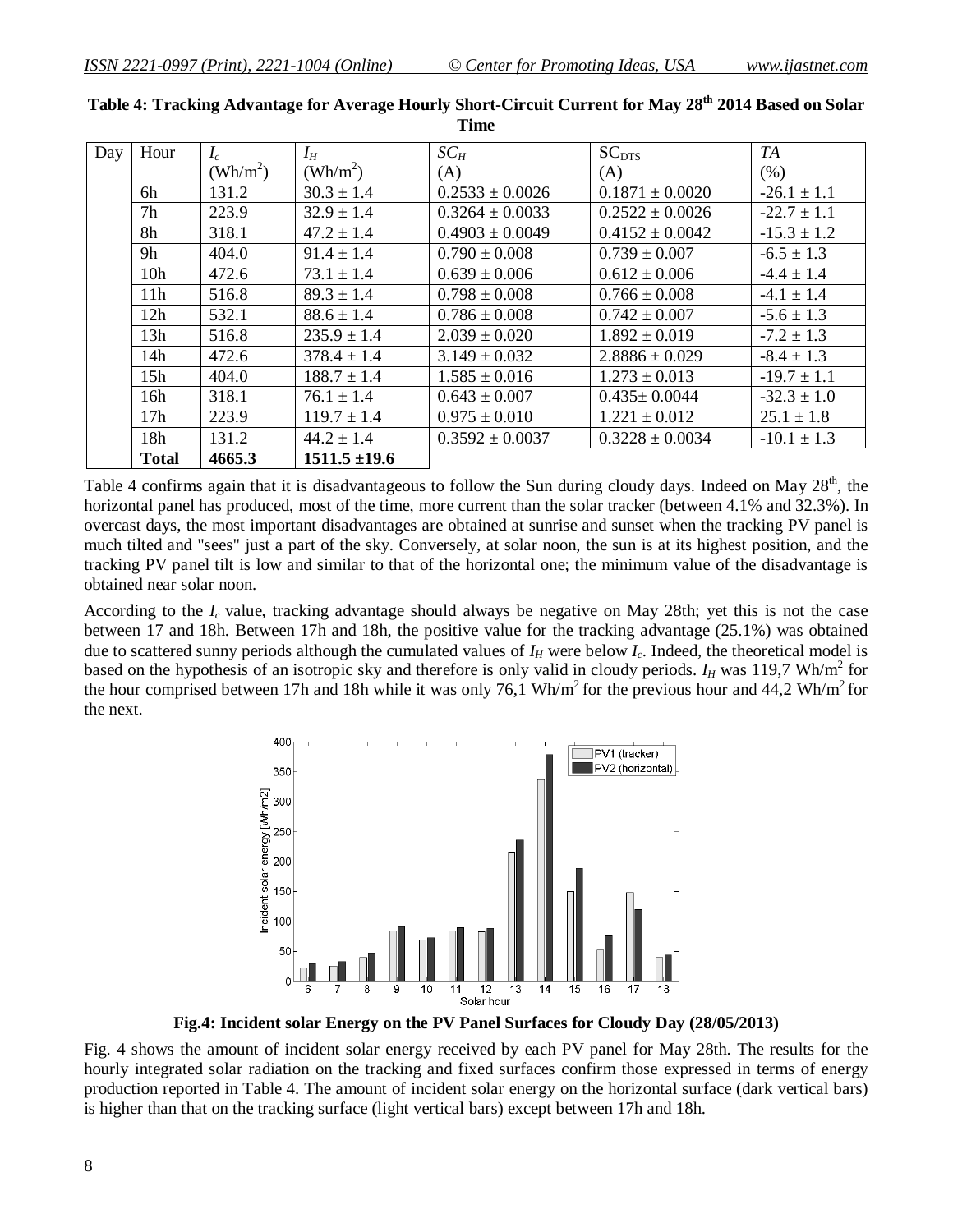Tests were carried out for a total period of two months with the short-circuit currents. Over that period, four completely overcast days were selected to assess the validity of the theoretical methodology. Comparison between the calculated critical hourly solar radiation, *Ic*, and measured incident solar radiation on the horizontal surface,  $I_H$ , were done over a 51 hours period. Whenever  $I_c > I_H$ , a negative *TA* was found and that 98% of the time.

### **5.3 Stage 3: Solar Tracking with Resistive Loads**

Table 5 shows the calculated hourly values of critical solar radiation, *Ic*, and experimental values of the solar radiation on the horizontal panel, *I<sub>H</sub>*, for each solar hour of the day. In addition, columns 5 and 6 indicate the energy production of the two PV panels connected to the dissipative resistances. This energy production is used to estimate the "net" tracking advantage with Eq. (5) during this third series of tests.

| Day | Hour            | $I_c$ (Wh/m <sup>2</sup> ) | $I_H$            | $E_H$             | $E_{DTS}$           | TA              |
|-----|-----------------|----------------------------|------------------|-------------------|---------------------|-----------------|
|     |                 |                            | $(Wh/m^2)$       | (Wh)              | (Wh)                | (% )            |
|     | 6h              | 130.6                      | $27.4 \pm 1.4$   | $0.321 \pm 0.010$ | $0.147 \pm 0.007$   | $-54.0 \pm 2.7$ |
|     | 7h              | 223.5                      | $47.3 \pm 1.4$   | $1.193 \pm 0.023$ | $0.069 \pm 0.016$   | $-42.4 \pm 1.7$ |
|     | 8h              | 317.9                      | $56.4 \pm 1.4$   | $1.907 \pm 0.031$ | $1.364 \pm 0.025$   | $-28.5 \pm 1.7$ |
|     | 9h              | 404.0                      | $51.0 \pm 1.4$   | $1.583 \pm 0.027$ | $1.460 \pm 0.026$   | $-7.8 \pm 2.3$  |
|     | 10 <sub>h</sub> | 472.8                      | $50.0 \pm 1.4$   | $1.472 \pm 0.026$ | $1.444 \pm 0.026$   | $-1.9 \pm 2.5$  |
|     | 11h             | 517.1                      | $59.5 \pm 1.4$   | $2.072 \pm 0.033$ | $2.008 \pm 0.032$   | $-3.1 \pm 2.2$  |
|     | 12h             | 532.4                      | $48.8 \pm 1.4$   | $1.515 \pm 0.026$ | $1.375 \pm 0.025$   | $-9.2 \pm 2.3$  |
|     | 13h             | 517.1                      | $57.0 \pm 1.4$   | $1.049 \pm 0.033$ | $1.621 \pm 0.028$   | $-20.9 \pm 1.9$ |
|     | 14h             | 472.8                      | $77.1 \pm 1.4$   | $3.61 \pm 0.05$   | $2.440 \pm 0.037$   | $-32.4 \pm 1.4$ |
|     | 15h             | 404.0                      | $64.8 \pm 1.4$   | $2.454 \pm 0.037$ | $1.379 \pm 0.025$   | $-43.8 \pm 1.3$ |
|     | 16h             | 317.9                      | $40.2 \pm 1.4$   | $0.872 \pm 0.019$ | $0.364 \pm 0.011$   | $-58.3 \pm 1.6$ |
|     | 17h             | 223.5                      | $28.2 \pm 1.4$   | $0.376 \pm 0.012$ | $0.131 \pm 0.007$   | $-65.1 \pm 2.0$ |
|     | 18h             | 130.6                      | $16.4 \pm 1.4$   | $0.091 \pm 0.005$ | $0.0299 \pm 0.0031$ | $-67.0 \pm 3.9$ |
|     | <b>Total</b>    | 4664.2                     | $639.7 \pm 19.6$ | $17.10\pm0.31$    | $12.42 \pm 0.25$    | $-27.37+0.15$   |

**Table 5: Tracking Advantage for Global Hourly Energy Production, with Resistive Loads, For June 11th 2014 Based on Solar Time**

As shown in Table 5, on June  $11<sup>th</sup>$  2014, there was no advantage to track the sun position. Indeed, the horizontal PV panel produced 27.4% more electrical energy than the solar tracking one. As expected, the most important disadvantage (67.0%) was obtained between 18 h and 19 h and the lowest (3,1%) between 11h and 12h. The value between 10h and 11h (-1.9  $\pm$  2.5%) impedes any conclusion on the advantage because the measurement uncertainty is higher than the measurement. Here one should recall that the amount of energy produced by the panels is not representative of that obtained with an inverter as the working point is very different than optimum. Nevertheless, the set-up allows concluding of the relative production of each panel. The hourly critical incident solar radiation is always higher than the incident solar radiation on the horizontal surface. Here again, whenever  $I_c$ *> I<sub>H</sub>* , a negative *TA* was found.

There were eight overcast days during the third test stage involving the dissipative resistances as a load, during 90 hours of these days, the value of critical incident solar radiation was higher than the total incident solar radiation on the horizontal surface  $(I_c > I_H)$ . According to the theoretical methodology, 96% of this ratio coincides with a predictive negative value of the tracking advantage.

Study of radiation measurements permitted to find out that discrepancies between the experimental results and the theoretical method (in this case, 4% of measurements) occurred mainly in the early morning or late afternoon. These differences could be due to the fact that the theoretical method assumes that the entire hour is cloudy (isotropic sky). However, in reality the differences could be caused by sunny periods that had been observed. These sunny breaks play an important role during sunrise and sunset because for these periods of the day there is a high difference between the two PV panel angles.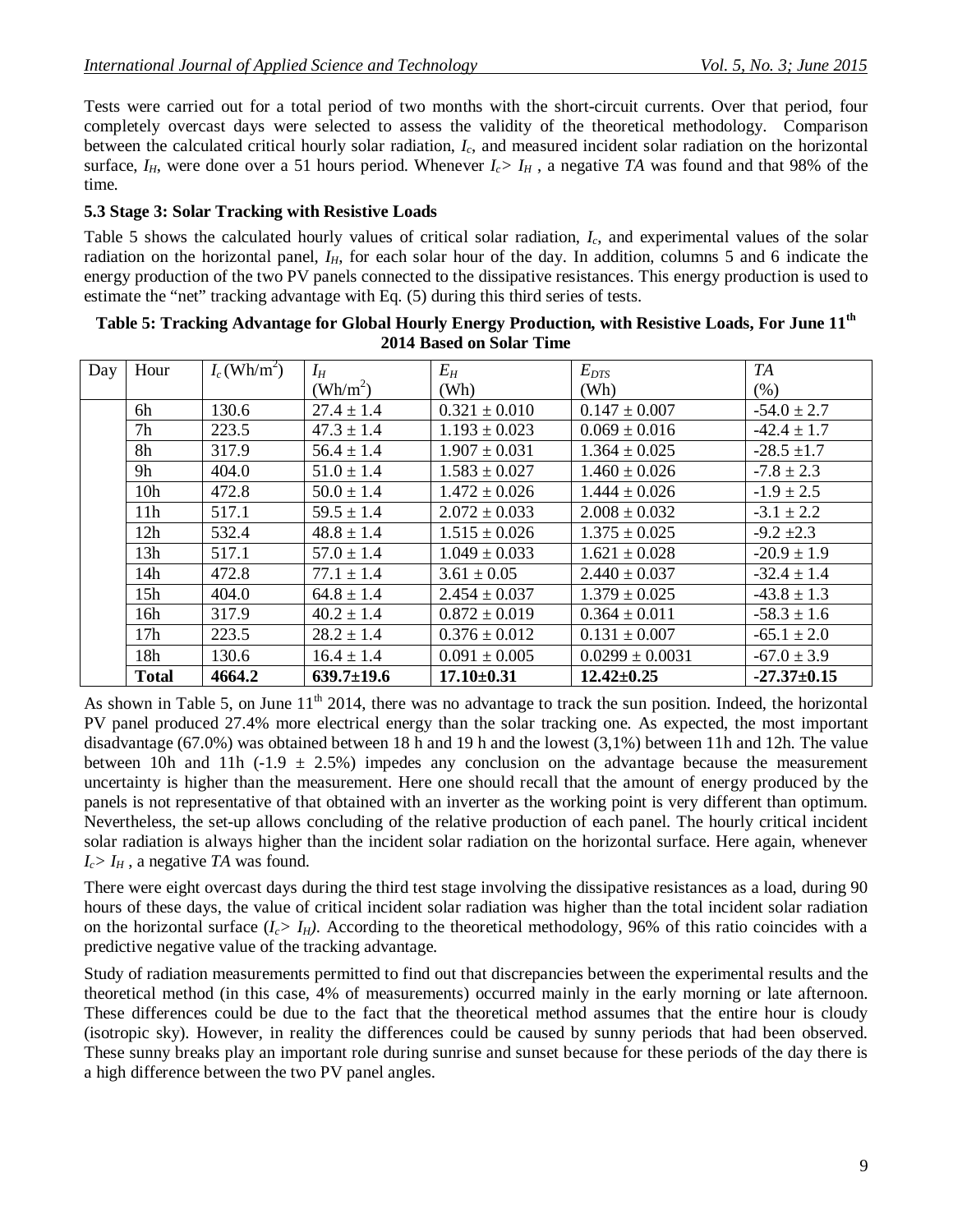

### **Fig.5: Electricity Generated by the two Panels and Difference between these Two Productions for Several Days**

Fig. 5 shows the amount of electrical energy produced by the two panels and the difference between them for several days of the third part of the experiments. May 7th, 2014 was a completely sunny day and the solar tracker produced 1521Wh. That is 412Wh more than the production of the fixed horizontal panel. These values provide an overview of the magnitude of the difference in electricity production during sunny days. However, in general, fixed PV panels are tilted and not in horizontal position, so this difference should be a little bit less on a real setup where the fixed panels are tilted. The other results shown in Fig. 5 are all for cloudy days. For some of them  $(22)$ May and 27 June), the amount of energy produced is about half that produced during a sunny day, while for others this amount is very small. Detailed analyses of the results have shown that when the power generation exceeds the 200Wh, it is due to sunny periods during the day. During very low electrical production days (24/05, 25/05, 11/06, 22/06, 28/06), the sky was overcast without any sun apparitions along the day. On cloudy days, the horizontal PV panel produced between 5Wh and 52Wh more electricity than the solar tracker. According to the first observations, the type of clouds predominant could cause this variation (for example: cumulus, nimbus, stratus, cirrus, etc.).

When these results are extrapolated to a typical installation of 10kW, like these installed in Ontario (composed of 48 PV panels), the surplus electricity production would be between 240Wh and 2.5 kWh, equivalent to at least one additional PV panel.

### *6. Conclusion*

The main objective of this work was to validate, with a real PV system, the relevance of the concept of critical hourly solar radiation. In this paper, three different experiments were carried out in Montreal to measure the incident radiation and the production of electrical energy of two PV panels. One PV panel was always in a fixed horizontal position and the other one was used in a tilted fixed position (stage 1) and with a dual-axis tracker (stages 2 and 3).

Results obtained in the first stage of tests confirmed the statements of the study realized by Kelly and Gibson (2009), that horizontal surfaces are more irradiated than tilted surfaces on cloudy days at solar noon. In this study, the tilted PV panel is between 3.63% and 23.8% less irradiated than the horizontal PV panel. This percentage depends of the type of clouds present during tests.

Then, second phase results shown that short-circuit current generated by PV panel tracking is up to 14% lower than those produced by horizontal PV panel, during cloudy days. Once again, it is better to fix PV panel in horizontal position on overcast conditions.

Lastly, thirst stage results, which are the nearest of actual conditions of PV use, confirm that solar tracking panels could produce up to 25% less than fixed horizontal panels during cloudy days in the spring study period. In winter, disadvantage would probably be higher because of the lower altitude of the sun and the high tilt angle of the panel.